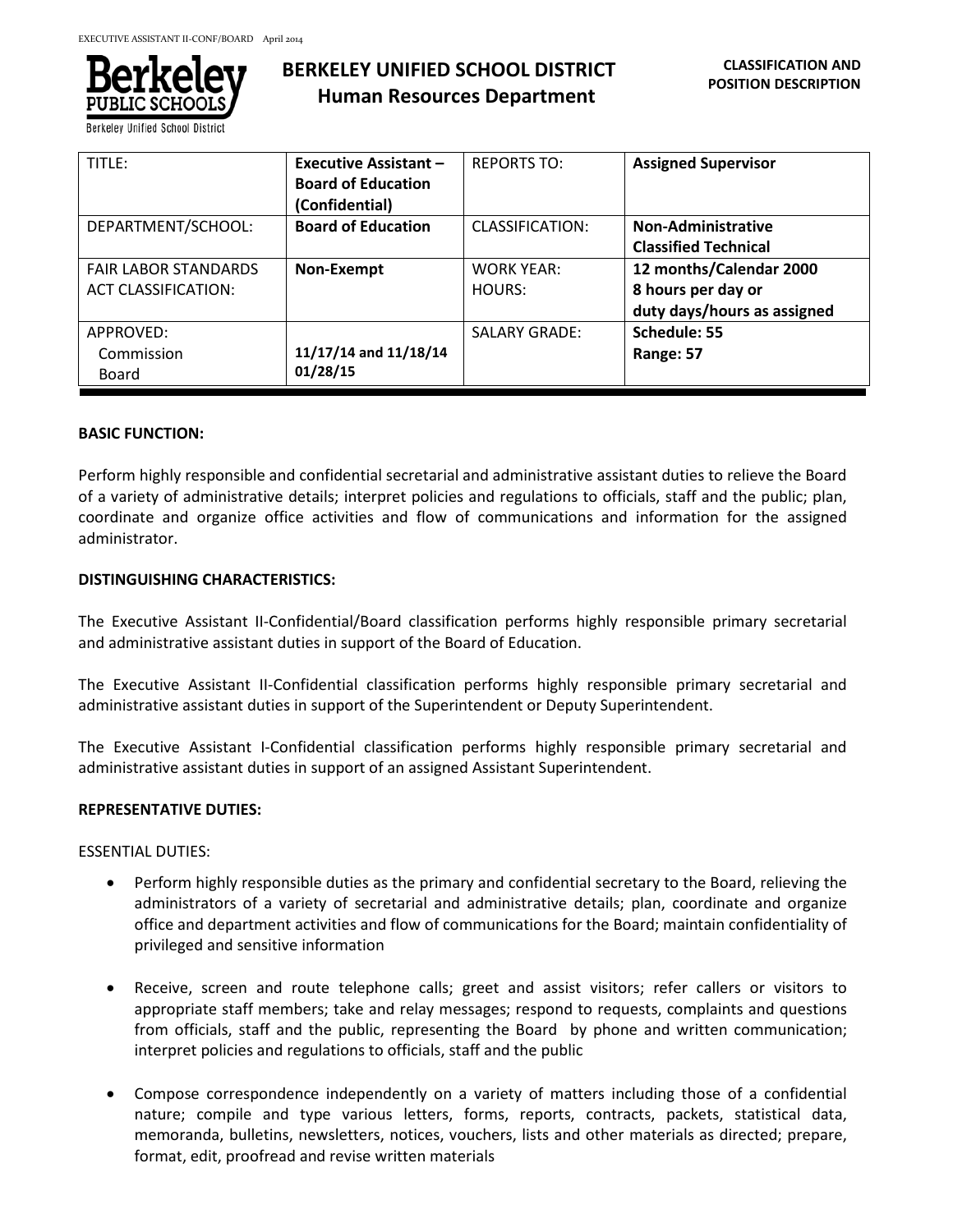- Coordinate and schedule various appointments and meetings; make travel arrangements; reserve facilities; prepare and assure proper completion of reimbursement forms; maintain and coordinate the Board's calendar; prepare and disseminate calendar of events; coordinate and arrange special events and activities for the Board
- Receive, sort and route incoming correspondence; review and determine priority of incoming mail and e-mail; compose replies independently or from oral direction; prepare notices, packets and informational materials for mailing
- Attend a variety of meetings; prepare related notices, reports, presentations and agendas; prepare agendas for Board Subcommittees; record and transcribe minutes; prepare and distribute minutes, updated records, statements, documents and reports to appropriate personnel
- Research and compile a variety of information; conduct on-line research as needed; compute statistical information for various federal, State and local reports; process and evaluate a variety of forms and applications related to assigned functions; duplicate materials as necessary
- Input a wide variety of data into an assigned computer system; maintain automated files and records; create queries and generate a variety of computerized lists and reports; assure timely distribution and receipt of a variety of records and reports; assure accuracy of input and output data
- Maintain designated budgets and assure assigned accounts are accurate and expenditures are within federal or State requirements; collect and account for fees; initiate budget transfers as directed
- Maintain and update Board policies and administrative regulations; prepare and maintain a variety of complex lists, records and reports related to assigned activities, including those of a confidential nature; establish and maintain filing systems; maintain archival records of Board documents, minutes, polices and administrative regulations
- Perform special projects and prepare various forms and reports on behalf of the Board; attend to administrative details on special matters as assigned; perform varied duties related to the Board's area of responsibility and assigned programs
- Provide administrative support for the Board; process mail and e-mail; respond to correspondence; maintain calendar
- Train and provide work direction and guidance to designated clerical personnel as assigned; provide input concerning employee interviews and evaluations as requested
- Operate and maintain a variety of office equipment including a calculator, copier, fax machine, computer and assigned software; arrange for equipment repairs as needed
- Communicate with other departments, administrators and outside agencies to coordinate activities, exchange information and resolve issues or concerns
- Prepare, type and process requisitions according to established guidelines; order, receive and maintain inventory of supplies and equipment in accordance with established guidelines
- Obtain and provide information, records and materials to staff and the public where judgment, knowledge and interpretation of policies and regulations and organizational functions and programs are required; verify information for staff and outside agencies as requested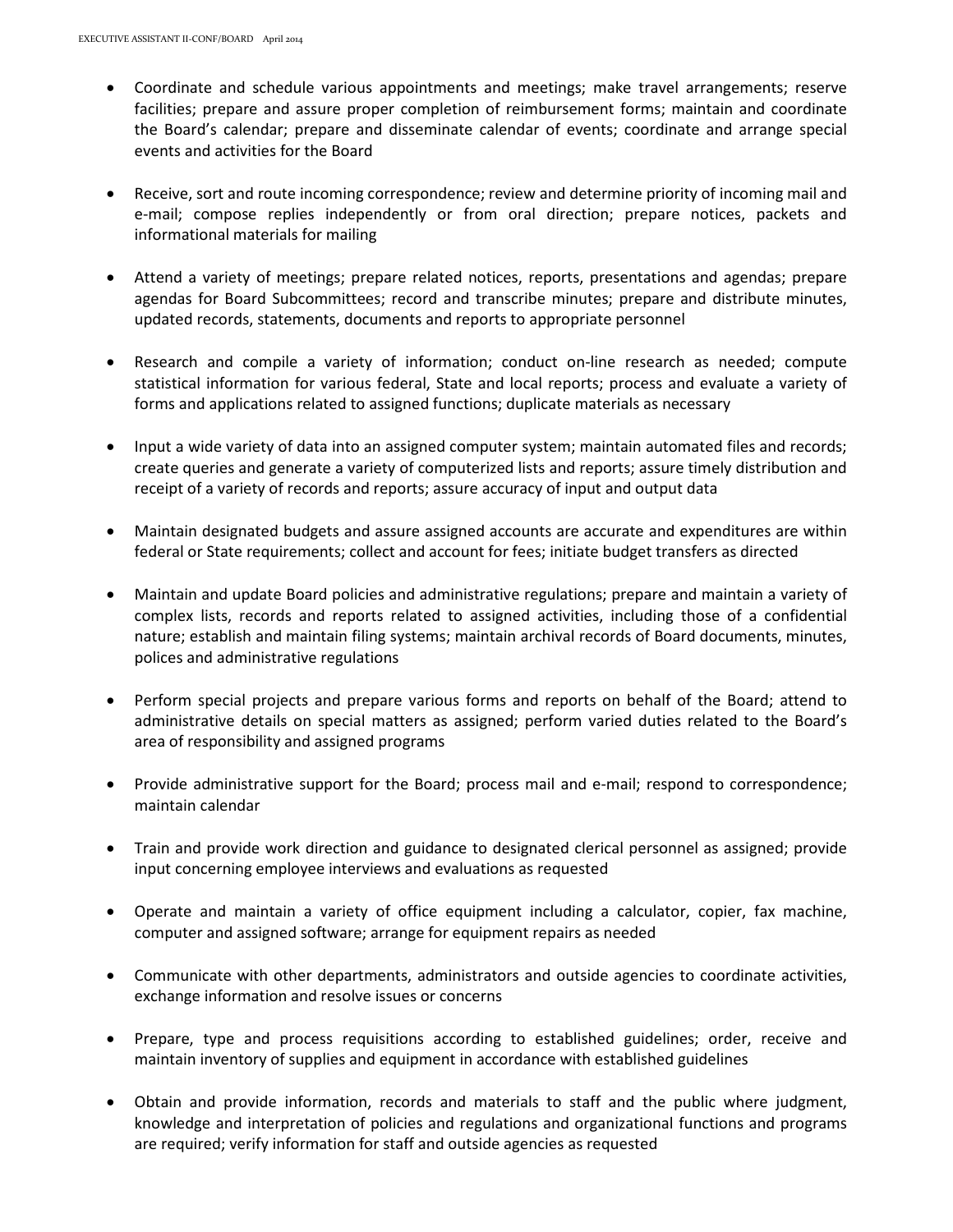- Develop and implement office procedures to assure complete and timely operations; create office forms which facilitate work flow
- Prepare recognition awards for deserving staff and community

# OTHER DUTIES:

Perform related duties as assigned

### **KNOWLEDGE AND ABILITIES:**

#### KNOWLEDGE OF:

Functions and secretarial operations of an administrative office District operations, policies and objectives Applicable laws, codes, regulations, policies and procedures Modern office practices, procedures and equipment Record-keeping techniques Correct English usage, grammar, spelling, punctuation and vocabulary Oral and written communication skills Interpersonal skills using tact, patience and courtesy Budgeting practices regarding monitoring and control Methods of collecting and organizing data and information Business letter and report writing, editing and proofreading Public relations techniques Operation of a computer and assigned software Principles of training and providing work direction

ABILITY TO:

Perform highly responsible and confidential secretarial and administrative assistant duties to relieve the Superintendent of a variety of administrative details Interpret, apply and explain laws, codes, rules, regulations, policies and procedures Plan, coordinate and organize office activities, public relations and flow of communications and information for the Superintendent Organize complex material and summarize discussions and actions taken in report form Compile and prepare comprehensive reports concerning a broad spectrum of subject matter Compose effective correspondence independently Maintain a variety of complex and confidential files and records Assure efficient and timely completion of office and program projects and activities Understand and resolve issues, complaints or problems Type or input data at an acceptable rate of speed Take and transcribe dictation at an acceptable rate of speed Operate a variety of office equipment including a computer and assigned software Establish and maintain cooperative and effective working relationships with others Analyze situations accurately and adopt an effective course of action Plan and organize work Meet schedules and time lines Prioritize and schedule work Work independently with little direction